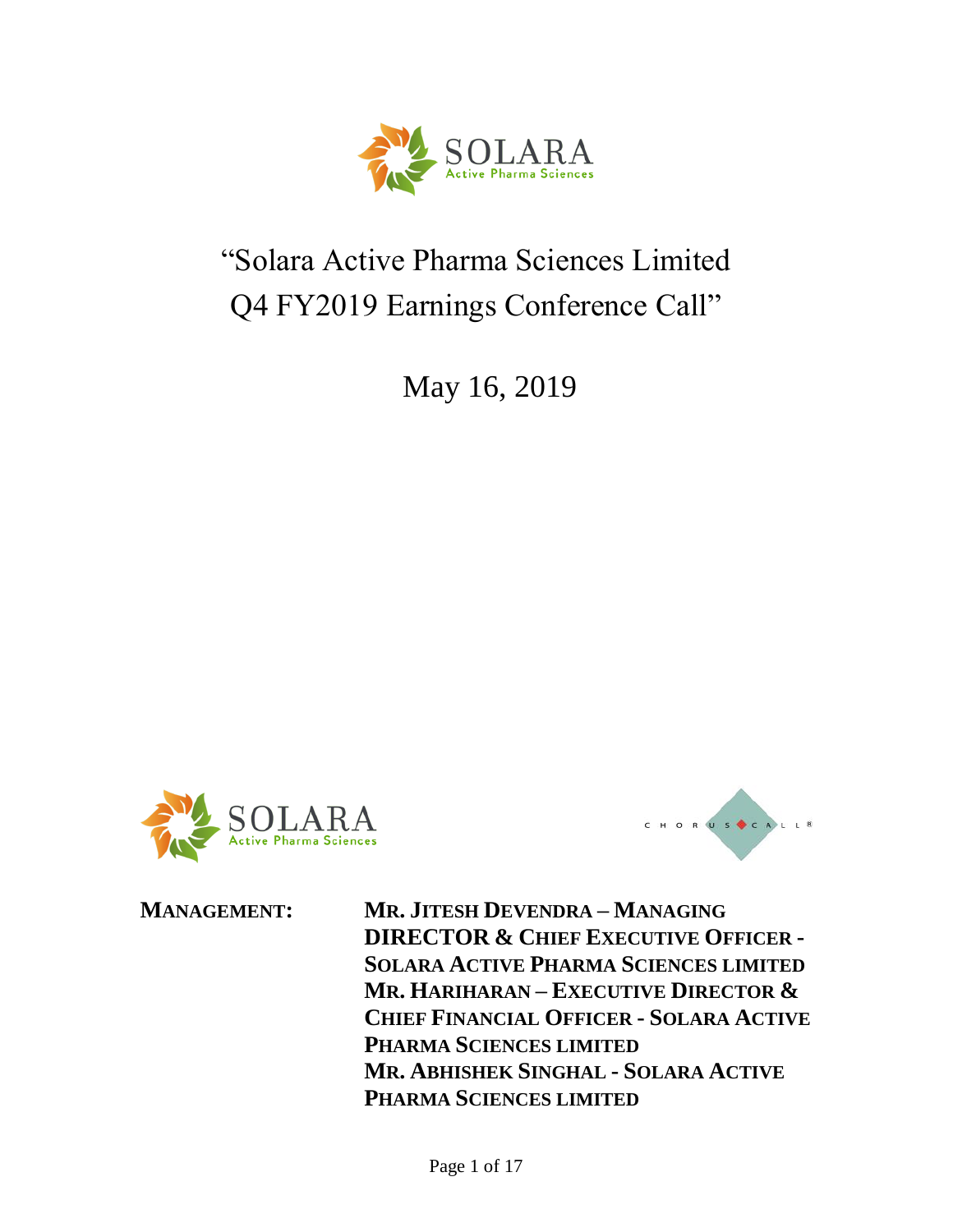

- **Moderator:** Good day ladies and gentlemen and a very warm welcome to the Solara Active Pharma Sciences Limited Q4 FY2019 Earnings Conference Call. As a reminder all participant lines will be in the listen-only mode. There will be an opportunity for you to ask questions after the presentation concludes. Should you need assistance during the conference call, please signal an operator by pressing '\*' then '0' on your touchtone phone. I now hand the conference over to Mr. Abhishek Singhal. Thank you and over to you Sir!
- **Abhishek Singhal:** A very good afternoon and thank you for joining us today for Solara's earnings call for the fourth quarter FY2019. Today, we have with us Mr. Jitesh, Managing Director & CEO and Mr. Hariharan, ED  $\&$  CFO to share the highlights of the business and financials for the quarter.

I hope you have gone through our results release and the quarterly investor presentation, which have been uploaded on our website. The transcript of this call will be available in a week's time on the company's website.

Please note that today's discussion maybe forward-looking in nature and may be viewed in relation to the risks pertaining to our business. At the end of this call, in case you have any further questions please feel free to reach out to the Investor Relations team. I hand over the call to Jitesh to make the opening comments.

**Jitesh Devendra**: Thanks Abhishek. Good afternoon everyone. We welcome you all to Solara's Q4 and full year FY2019 results call. We are delighted to have delivered a stellar growth both in revenues and profitability for the first full year of Solara's operations. Consequently, the board has declined a dividend of Rs.5 per share.

> In the interest of time, I will not dwell into the financial highlights, which I assume you would have received through our communication set. I would like to share my perspective as to how the year fared for us strategically and as to what priorities we have set for us in FY2020.

> On the business front in FY2019 the revenue growth we witnessed was a combination of base business and four new launches we had in FY2019. The increase was primarily on the expected lines and we continue to remain upbeat on the momentum. Our execution and initiatives around the same were on track as we have completed the integration of the two demerged API business as well as the Ambernath business, which we acquired from Strides. All our facilities now follow universal framework on systems, quality and compliance that we have built and improved over the period.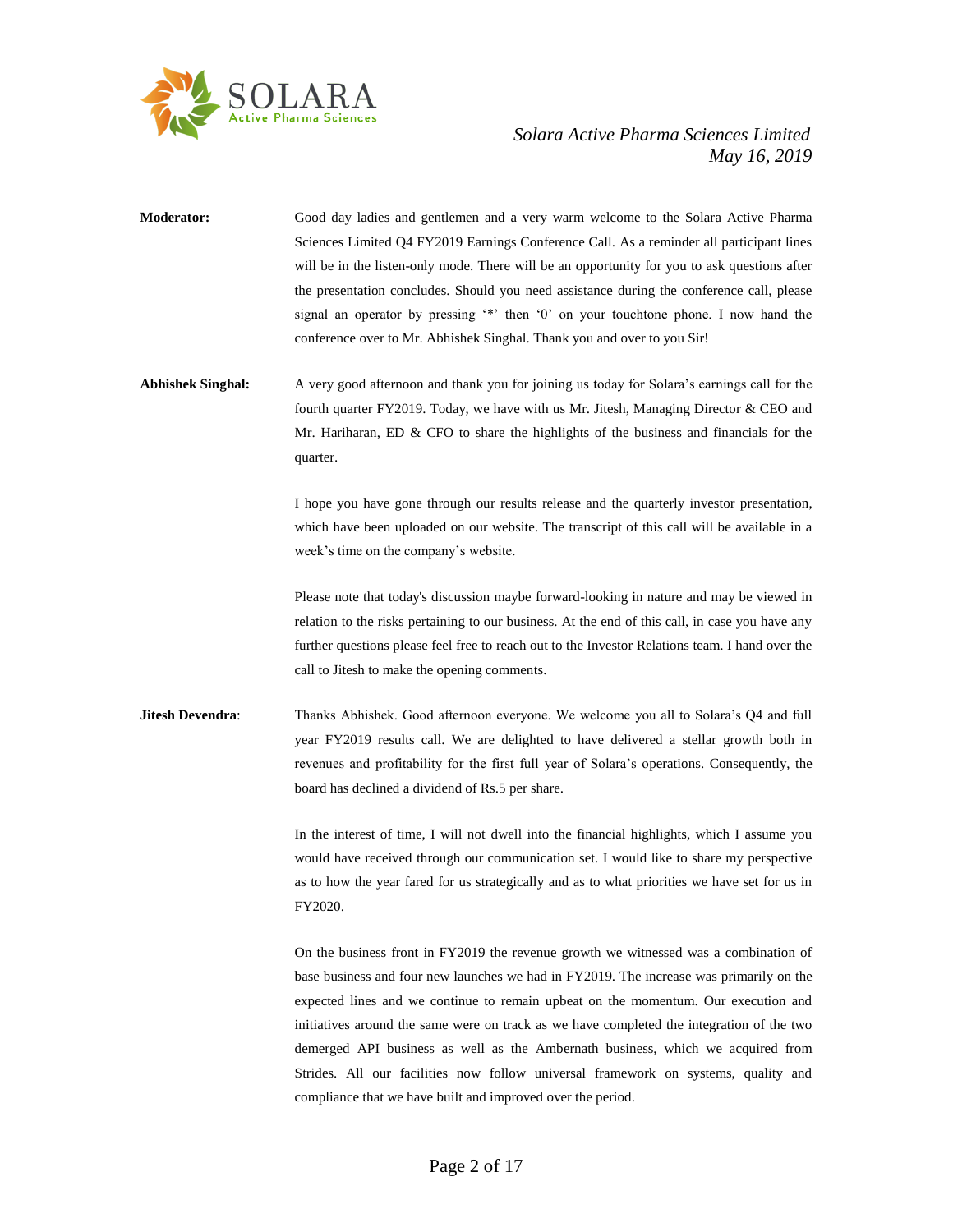

As a testimony to the same, this year we underwent three US FDA inspections and one inspection from the Korean authorities. Our rigor on regulatory compliance resulted in two zero 483 inspections by the US FDA.

Our R&D programs focused on two-pronged strategy of new product development and efficiencies remain steady as we increased our total R&D spend by four times over the previous year. Our Continuous operational improvement program, which we initiated in FY2018 has contributed in some part to our EBITDA while on the new product development we have filed 9 new DMFs across various geographies including extending our existing products to new markets.

Overall besides focusing on growth we remain cognizant of the financial discipline, the result of which also be noted in the net debt to EBITDA indicator which now trails below 2 as against 4 during the beginning of FY2019. Return on capital employed also improved from 8% to 14% in FY2019 and asset turnover is at 1.6x.

Moving to FY2020, we continue to stay positive on the industry opportunity and invest in capabilities and capacities for future demand. We are pleased that the promoters and the lead investor TPG has shown confidence in strategies and has committed a significant amount for the growth going forward. We are happy to have Ankur Thadani from TPG Growth join the Solara Board.

We would like to highlight some of the key focus areas for FY2020. The project status of upcoming multiproduct multipurpose Greenfield site in Vizag is on track and we are expecting the site validation to commence towards the end of FY2020. One of the nuclei of FY2020 will be the continuous operational improvement program. Our focal point of success remains in our execution and our theme for FY2020 is *"Growth through Efficiency",* which is one of the core values of Solara.

Our performance of full year operations reflects our ability in building a sustainable business and we remain confident of the opportunities lie ahead of us. Thank you and we are now open for questions.

**Moderator:** Thank you very much. Ladies and gentlemen, we will now begin the question and answer session. Ladies and gentlemen, we will wait for a moment while the question queue assembles. The first question is from the line of Vaibhav Gogate from Ashmore. Please go ahead.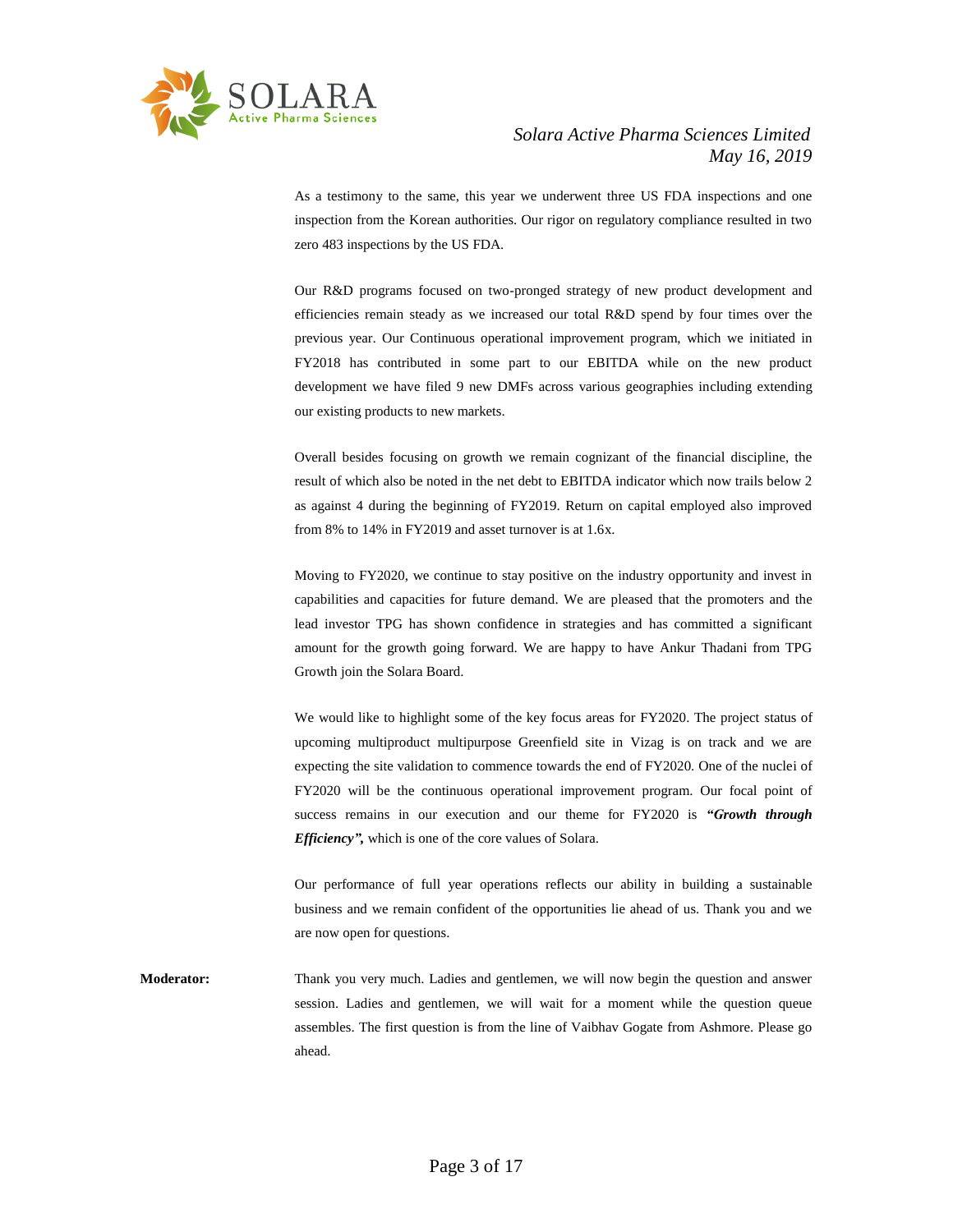

- **Ashwini Agarwal:** Congratulations, good set of numbers, great to see this report. Just focusing a little bit on fiscal 2020, how much capacity is available to you through the year because I am assuming that if validation from Vizag will start towards the end of 2020 that facility cannot contribute to revenues till may be at least another six to eight months from the end of fiscal 2020, so in the interim, which is next 18 to 20 months, where will the growth come from, do you have enough capacity, are you going to run into some capacity situations, is that concern at your end that is one question and the second one is volumes and prices, if you could help us understand how much of the growth, of 35% revenue growth that we are seeing came from volumes versus prices and how do you see that equation progressing going ahead?
- **Jitesh Devendra:** Thank you for your comments. On the first question in terms of the capacities, so our growth is going to be driven by the capacity utilization at our Ambernath facility, which we acquired from Strides last year. That is one. And second is as I mentioned before that we continue to invest in the operational capex to debottleneck the capacity constraints, so that will help in terms of growing our base business, so we do not see any issues in terms of the capacity constraints for the FY2020. We have been proactive to invest in Vizag and that is also backed up with customer commitments and it is a multipurpose API facility. On Q4 FY2019 on the revenue part the growth came from 8% was contributed by the base business and 1% came from new products. Overall, for the year the base business grew by 30% and 5% came in from new product Ashwini.
- **Ashwini Agarwal:** But that is volume and price, so what I am trying to understand is how much is tonnage versus how much is price gains? Is there some sort of benchmarking, I know you do not declare product wise details, I am not asking for that, but I am just trying to get a sense that if pricing improvement a contributor to revenues and what is the outlook going ahead on that?
- **Jitesh Devendra:** Most of the increase came from the growth in the volume and we also had the price increase, but majority was driven by volume Ashwini.

**Ashwini Agarwal:** That is what you would expect for the coming year as well?

**Jitesh Devendra:** In the coming year also, we have planned for at least two new launches and as I said the Ambernath facility, which underwent the US FDA inspection in early part of the year in January where we had no 483 inspections, so we expect some new product launches from Ambernath.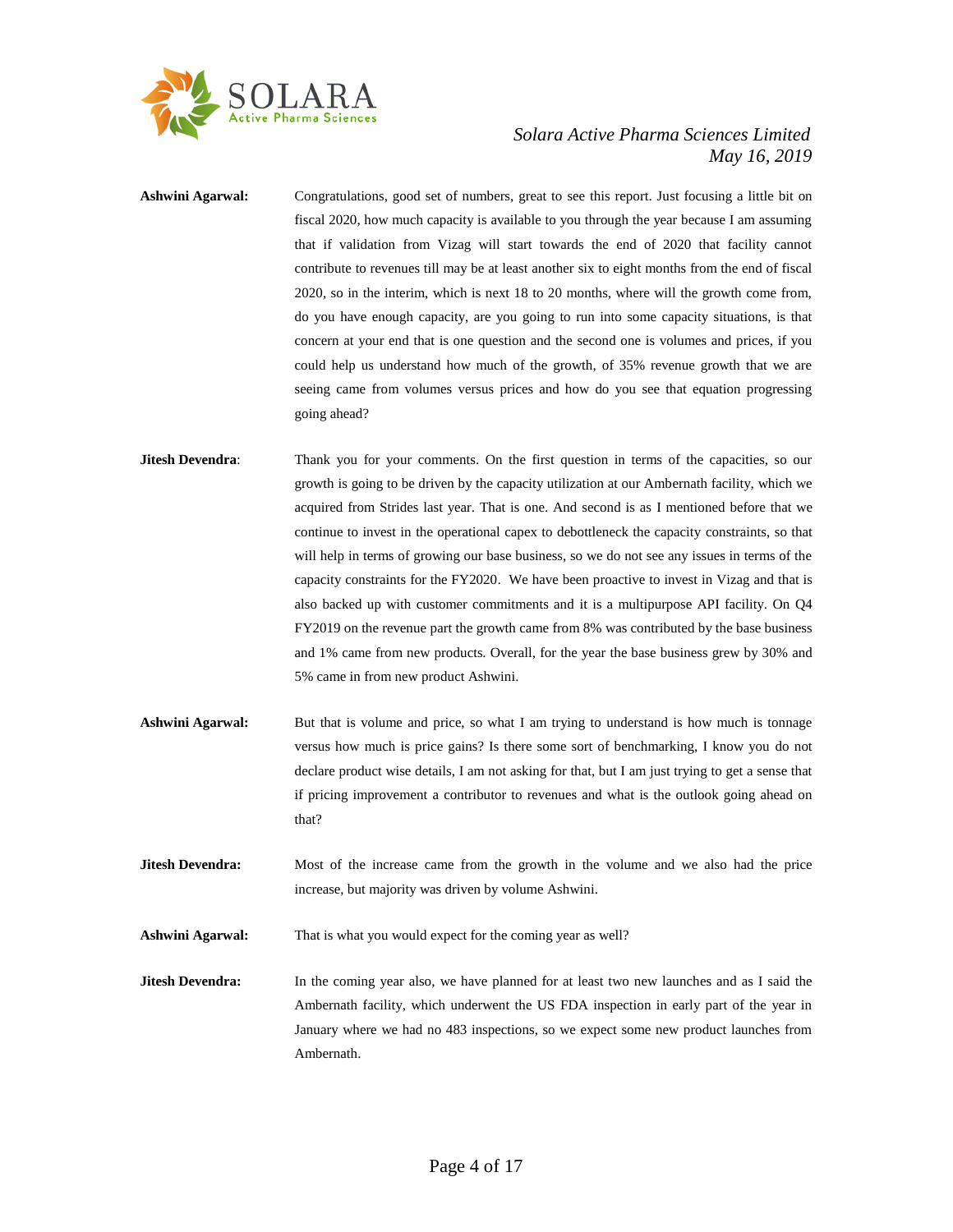

- **Ashwini Agarwal:** And one related question here is that you have seen this, you have probably gone through the list of the products on which US will impose this additional 25% duty that list came out I think yesterday or day before, is there anything in that chemicals list, which runs into some five pages that helps Solara in anyway?
- **Jitesh Devendra:** We must study and come back, but we do not see any impact per se. We must study that list and we will have a better detailed answer during our next call.

**Ashwini Agarwal:** Thank you so much. I will come back with more questions.

**Moderator:** Thank you. The next question is from the line of Cyndrella Carvalho from Centrum Broking. Please go ahead.

- **Cyndrella Carvalho:** Thanks for taking my question and congratulations on a good year. We have touched around 1400 Crore topline and that is something makes us feel good, so you just highlighted that around 30% growth has come from the base business and you also highlighted that it is largely from the volumes, so what is your expectation on that going ahead over these two years that you expected to sustain?
- **Jitesh Devendra:** The business what we have generated in FY2019 is just are not one-off businesses and going forward we remain confident in terms of the business what we have built and the opportunities which lie ahead of us. Given that we are in a growth phase, we do not want to be confined to any kind of guidance.
- **Cyndrella Carvalho:** I understand that, but your expectation is to sustain the volume growth, I am just asking some comment on that because since our base in our business is slightly skewed towards some bigger products, older products, so hence I just want to understand what is your view there?
- **Jitesh Devendra:** Of course, you know 30% is a big growth in FY2019. We continue to remain positive that we will have a healthy growth rate going forward.
- **Cyndrella Carvalho:** In terms of how is the capacity utilization at Ambarnath speeding up and what is the status there?
- **Jitesh Devendra:** Today out of all of facilities Ambernath is underutilized from its capacity and I talked about it before, so we expect Ambernath capacity utilization to be improving compared to the FY2019, given that we are going to have some new launches from Ambernath site.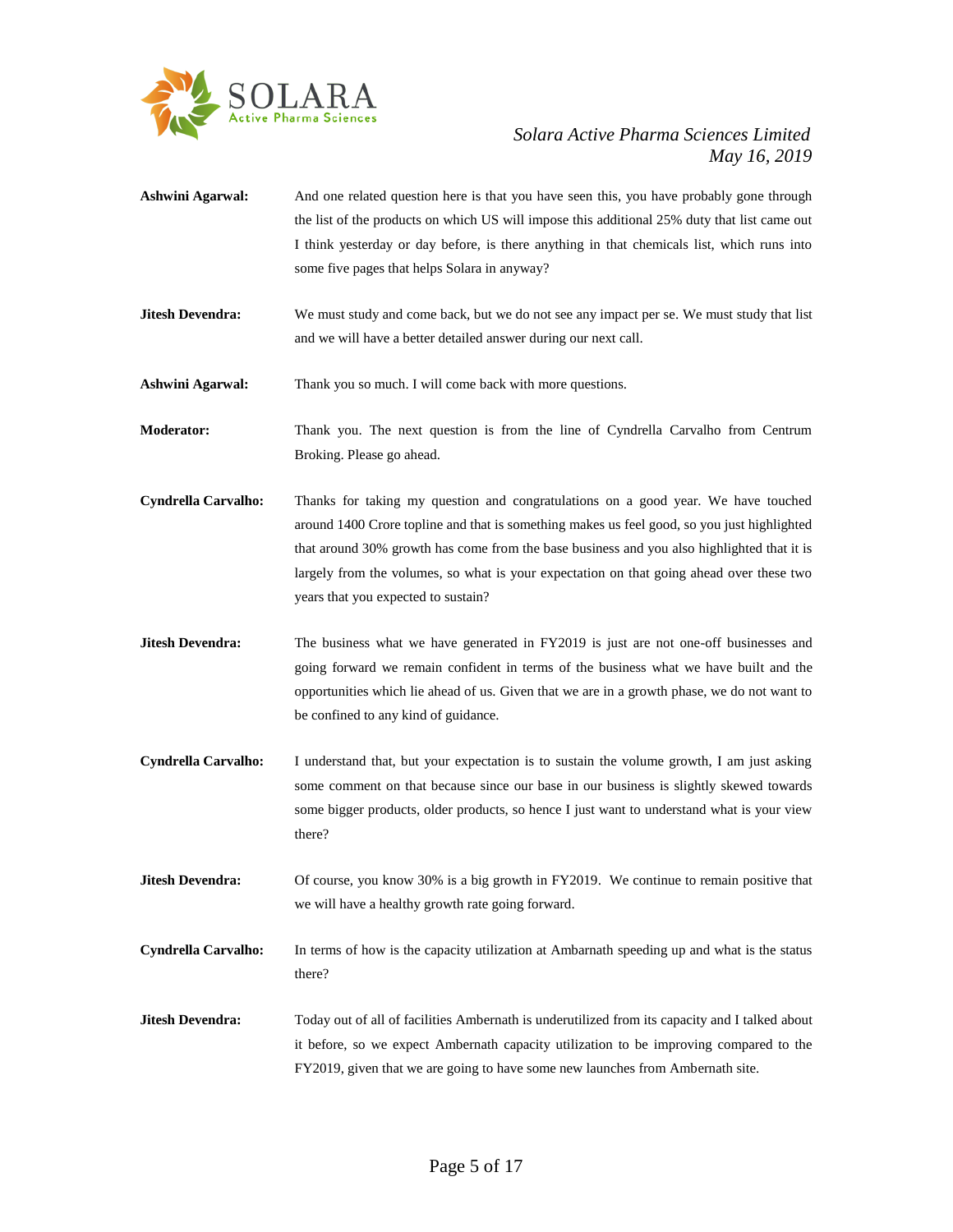

## *May 16, 2019*

| <b>Cyndrella Carvalho:</b> | We are targeting two launches this year, right?                                                                                                                                                                                                                             |
|----------------------------|-----------------------------------------------------------------------------------------------------------------------------------------------------------------------------------------------------------------------------------------------------------------------------|
| <b>Jitesh Devendra:</b>    | Yes                                                                                                                                                                                                                                                                         |
| Cyndrella Carvalho:        | Okay. I will get back to the queue. Thanks.                                                                                                                                                                                                                                 |
| <b>Moderator:</b>          | Thank you. Next question is from the line of Tushar Manudhane from Motilal Oswal<br>Securities Limited. Please go ahead.                                                                                                                                                    |
| <b>Tushar Manudhane:</b>   | Sir with respect to the base molecules the top 10 products, which forms 78% of the revenue.<br>The top 10 products, which accounts for 78% of the revenues where do we stand in terms of<br>market share?                                                                   |
| <b>Jitesh Devendra:</b>    | So, on the top 10 molecules what we have a sizeable market share and we are not just<br>dependent on one market because most of these products we sell globally.                                                                                                            |
| <b>Tushar Manudhane:</b>   | Globally, I mean to check in terms of the market share on an overall global basis?                                                                                                                                                                                          |
| <b>Jitesh Devendra:</b>    | It is very difficult to say by market and what does the market share we have, but as I said<br>these top 10 molecules, which contribute to 78%, so we have a decent market share for the<br>prices what we are selling at.                                                  |
| <b>Tushar Manudhane:</b>   | No Sir, trying to get a sense of, is there any further growth possible because of gaining<br>market share or we are at a stage where market share gaining would be relatively difficult<br>and so whatever the demand growth is there that is what will drive the business? |
| <b>Jitesh Devendra:</b>    | The way we are looking at is to focus more on the product mix what we have rather than go<br>after the market share or after volumes.                                                                                                                                       |
| <b>Tushar Manudhane:</b>   | Could you give us some idea about these two launches, what would be the market size both<br>in terms of volume and value?                                                                                                                                                   |
| <b>Jitesh Devendra:</b>    | So, I will not be able to give you a specific number to that, but you can say that one launch<br>which we are going to be having from the Ambernath site will be a significant capacity<br>utilization for Ambernath.                                                       |
| <b>Tushar Manudhane:</b>   | But the market value wise if any sense on that?                                                                                                                                                                                                                             |
| <b>Jitesh Devendra:</b>    | No, we do not give value wise for product.                                                                                                                                                                                                                                  |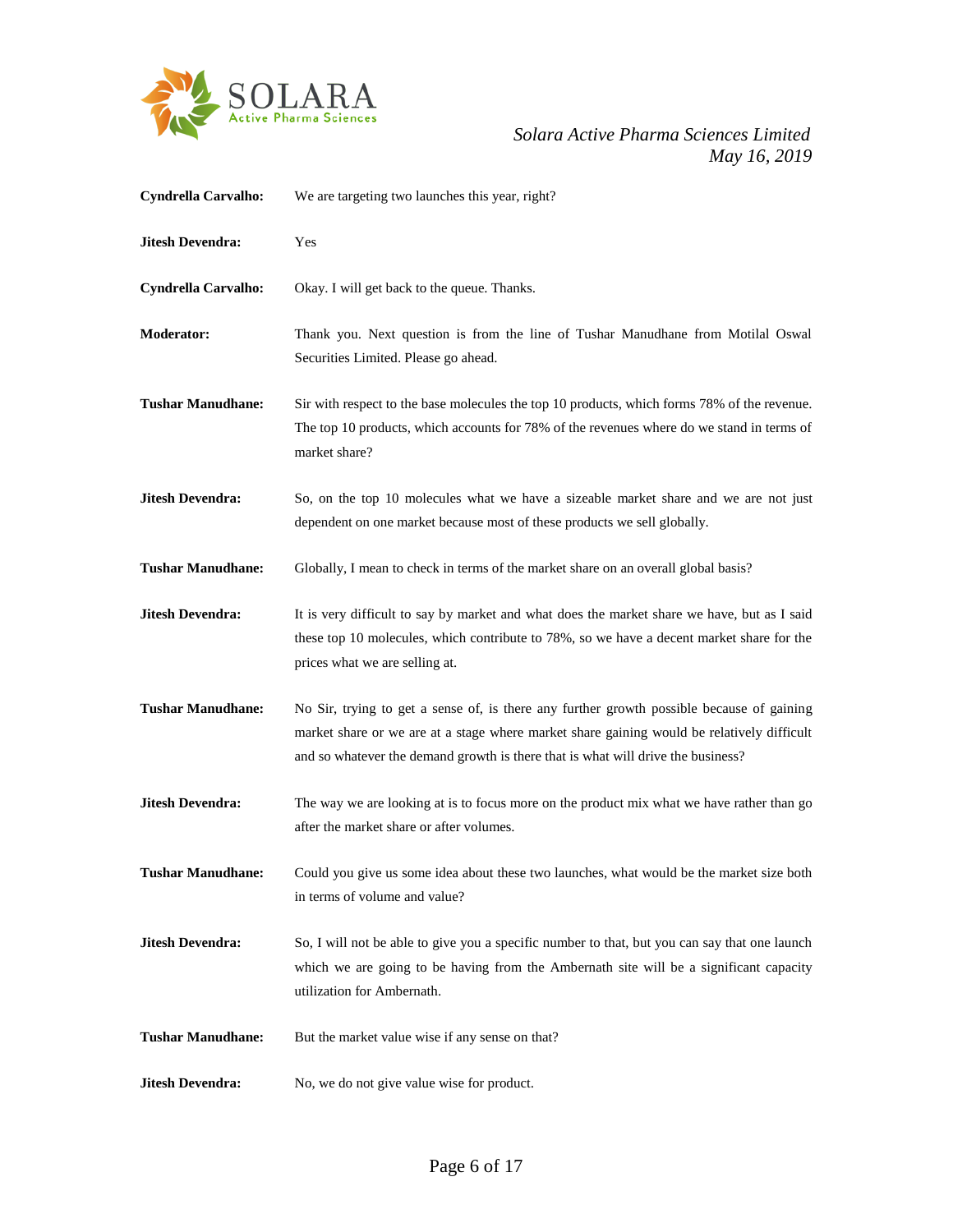

## *May 16, 2019*

| <b>Tushar Manudhane:</b> | No, I am asking for the market size, not for the Solara's business?                                                                                                                                                                                                                                                                                 |
|--------------------------|-----------------------------------------------------------------------------------------------------------------------------------------------------------------------------------------------------------------------------------------------------------------------------------------------------------------------------------------------------|
| <b>Jitesh Devendra:</b>  | So, the way we are looking at it the new products like in FY2019 contributed to 6%, we are<br>looking at of course introducing new products and that 6% could go to even probably 10%<br>to even $15%$ .                                                                                                                                            |
| <b>Tushar Manudhane:</b> | Just on this Vizag facility tentatively what would be the payback period for this investment?                                                                                                                                                                                                                                                       |
|                          | <b>Hariharan Subramanian:</b> This is a long-term project and in phase 1 we will be investing about Rs.250 Crores over a<br>two-year period and payback period will extend up to four to five years.                                                                                                                                                |
| <b>Tushar Manudhane:</b> | Okay Sir. Thank you.                                                                                                                                                                                                                                                                                                                                |
| <b>Moderator:</b>        | Thank you. The next question is from the line of Kunal Randeria from Antique Stock<br>Broking. Please go ahead.                                                                                                                                                                                                                                     |
| <b>Kunal Randeria:</b>   | Good afternoon and congratulations for a very good FY2019. Jitesh, I was trying to<br>understand the capacity issue a bit more, so you said asset turns are 1.6x we should not be<br>facing capacity issues, now does this then imply that we have some very niche, higher<br>value, low volume kind of products going into FY2020 to drive growth? |
| <b>Jitesh Devendra:</b>  | Thanks for the comments. Yes, as we are introducing these new products we are looking at<br>these niche molecules low to mid volume, which have a higher realization.                                                                                                                                                                               |
| <b>Kunal Randeria:</b>   | So that should be monetized now starting FY2020 itself right and not a longer-term time,<br>right?                                                                                                                                                                                                                                                  |
| <b>Jitesh Devendra:</b>  | As we are developing new APIs we are going to see the sales from the validation batches,<br>so that is one of the drivers for FY2020.                                                                                                                                                                                                               |
| <b>Kunal Randeria:</b>   | Secondly on just to understand a bit more on the debt side, so it is mentioned in the<br>presentation that 70% of this Rs.250 Crores capex that we are doing over a period of two<br>years that will be funded by debt, so will a gross debt still remain the same or probably in<br>the short term go up a little bit?                             |
|                          | <b>Hariharan Subramanian:</b> Overall, we are confident that the debt to EBITDA ratio will be less than 2.                                                                                                                                                                                                                                          |
| <b>Kunal Randeria:</b>   | Fair enough, but there is an absolute number?                                                                                                                                                                                                                                                                                                       |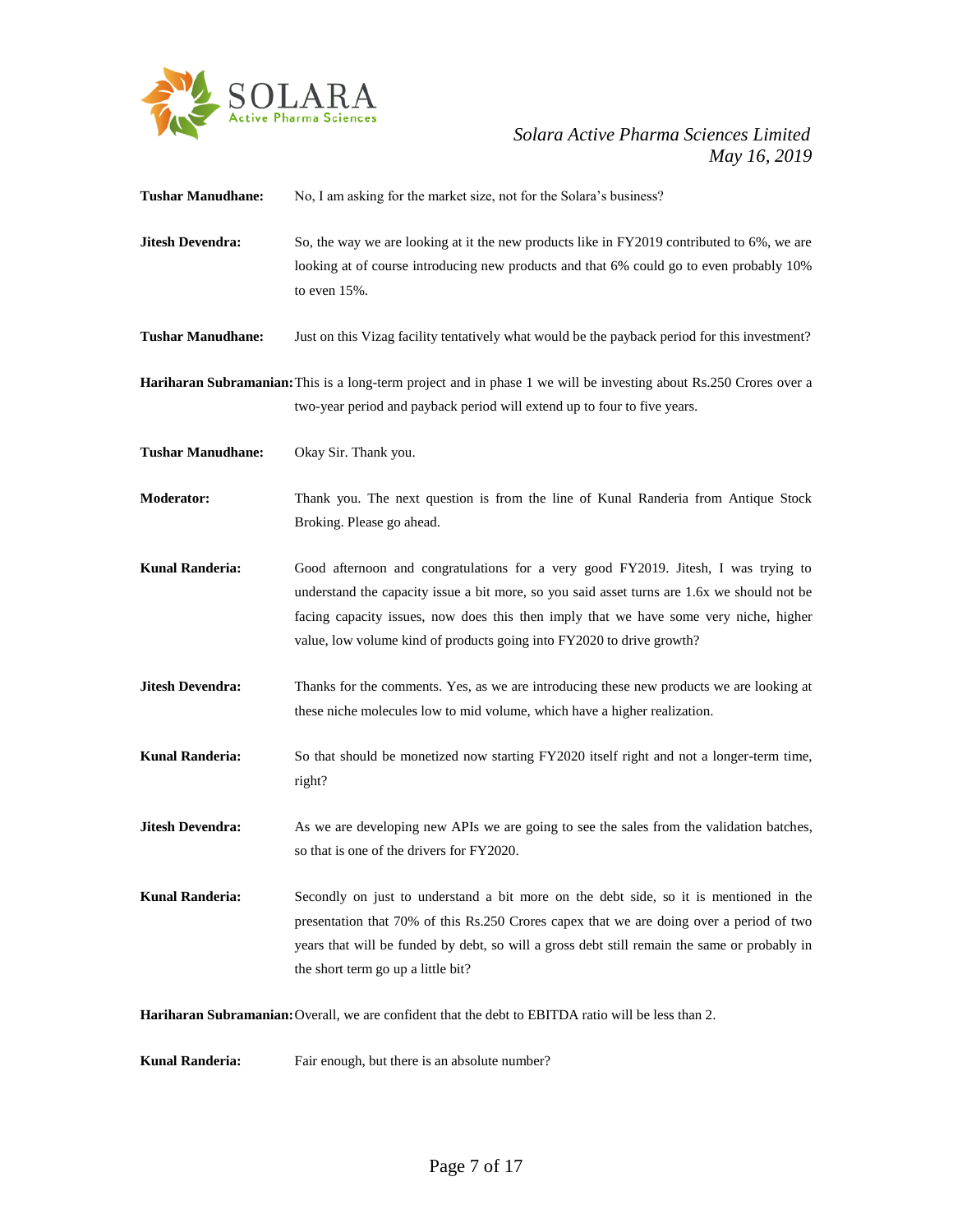

**Hariharan Subramanian:**We will not able to provide you the absolute number and the debt EBITDA ratio it will be less than 2.

- **Kunal Randeria:** Last question if can squeeze one more, so on the gross margin front, we saw on a quarteron-quarter basis, there is a bit of a decline, so I would have thought that WHO and RoW not performing as well as US and Europe, should not we have actually seen slightly an improved or at best flat kind of a gross margin Sir?
- Hariharan: Gross Margin reduction in this quarter is mainly due to product mix change and one-off provision
- **Kunal Randeria:** Yes, and any reason for this provision?

**Hariharan Subramanian:**No this is normal inventory position in the year-end

**Kunal Randeria:** Right. Thank you for taking my questions and all the best.

**Moderator:** Thank you. The next question is from the line of Arif Ali from First Global. Please go ahead.

**Arif Ali:** Thanks for taking my question and congratulations on a great set of numbers. Just couple of questions. One is to do with your R&D investments for the foreseeable future next two, three years if possible you could just elaborate, how much investments do you foresee on the R&D side?

- **Jitesh Devendra:** On the R&D side, in FY2019 we had spent about close to Rs.40 Crores, so we do not see any significant increase from the cost base what we have right now.
- **Arif Ali:** Rs.40 Crores for FY2020 and perhaps the same or similar amount for FY2021?
- **Hariharan:** Yes, similar around those lines.
- Arif Ali: And do you book it into P&L, all of it or some of it is capitalized, what is the sort of typical split?
- **Jitesh Devendra:** We do not capitalize.

Arif Ali: It is all taken to P&L, that is accounting and that is good to know and so your current ROCE if I heard correctly is about 14%, what is the sort of target ROCE once your new product launches are in the market you have undertaken significant R&D investments, but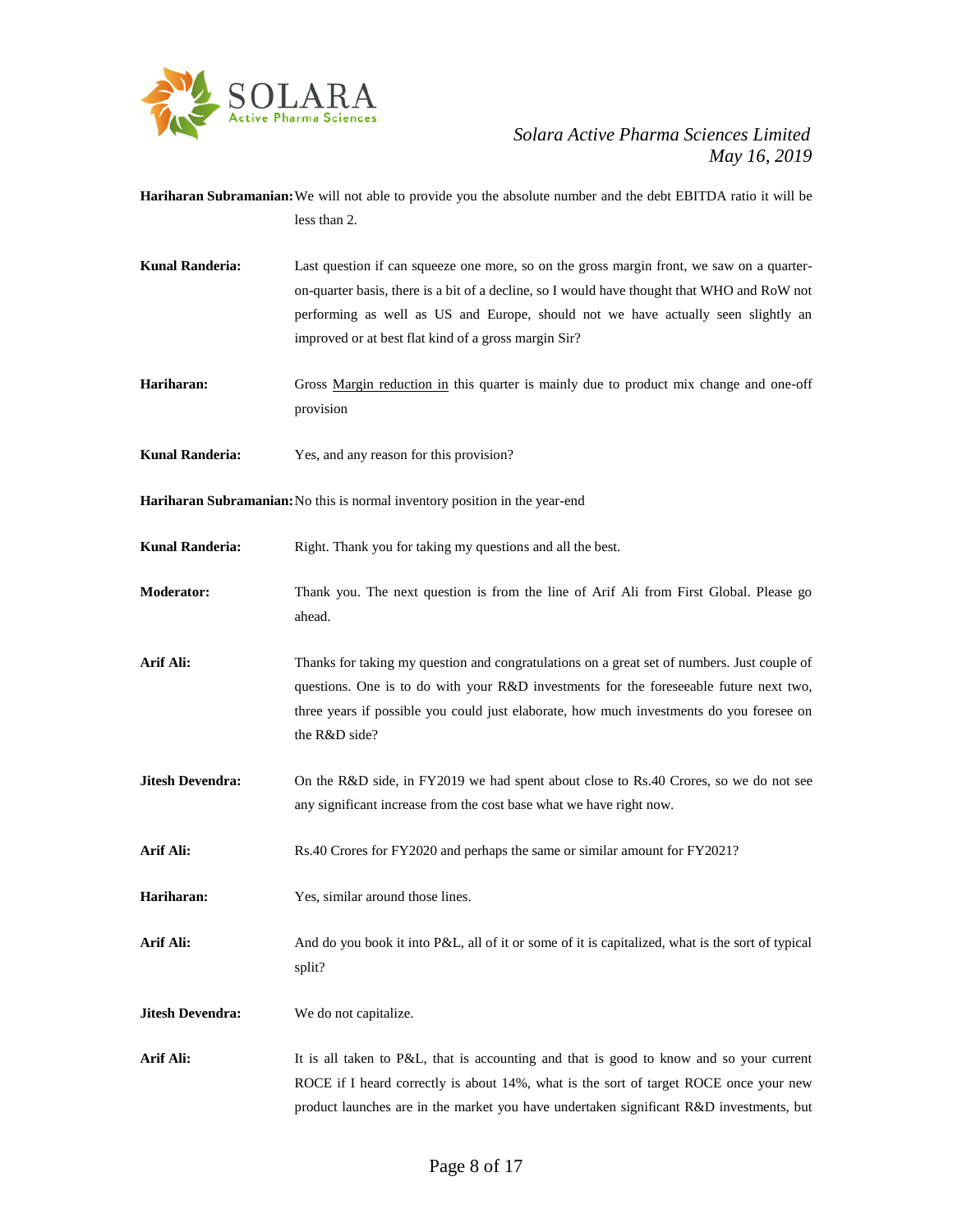

those would take few years to reach market, but once they are due what sort of target return on capital employed do you have?

- Abhishek: Arif, if you analyze our fourth quarter EBITDA and look at our ROCEs we are already annualizing at around 18%, 18.5% in that range. So yes high-teens is something which is very much possible.
- Arif Ali: So, can this Q4 ROCE be taken as the new base for FY2020?
- Abhishek: So it is not the right way to look on a quarterly basis, but I am just giving the potential per se, if we can do at in one of the quarters that possibly as we go ahead annualizing that would be possible whether that is possible next quarter or three quarters down the line, it is very hard to kind of look at our business on a quarterly basis, but yes the potential pretty much exist on a high-teen ROCE for this business.
- Arif Ali: Sure, and one last question if I may, what is the sort of the split between the growth and the maintenance capex because you are taking a significant Greenfield expansion growth capex, so taking that into consideration, let us say FY2021, what should be a maintenance capex and growth capex on an ongoing basis just a ballpark?
- **Hariharan Subramanian:**We are maintaining that Rs.100 Crores as our normal maintenance capex, which includes Rs. 60 Crores for the capacity adjustment and Rs.40 Crores for the regular maintenance capex.
- Arif Ali: So Rs.40 Crores for maintenance on an annualized basis?
- **Jitesh Devendra:** Annualized basis correct.
- Arif Ali: And Rs.60 Crores as the growth on an ongoing basis the Rs.60 Crores every year, but that will likely to go up is not it and the maintenance capex will also go up eventually, you cannot be stagnant at those levels?
- **Hariharan Subramanian:** We are estimating Rs. 100 Crores growth and maintenance capex excluding new facility at Vizag.
- Arif Ali: All right, so yes, that was my question actually because once the Vizag phase one, so it is multiple phases we appreciate that, so phase one coming live, you would have to maintain that, so going forward I reckon your maintenance capex will have to increase so Rs.50 Crores, Rs.60 Crores or Rs.70 Crores may be after few years?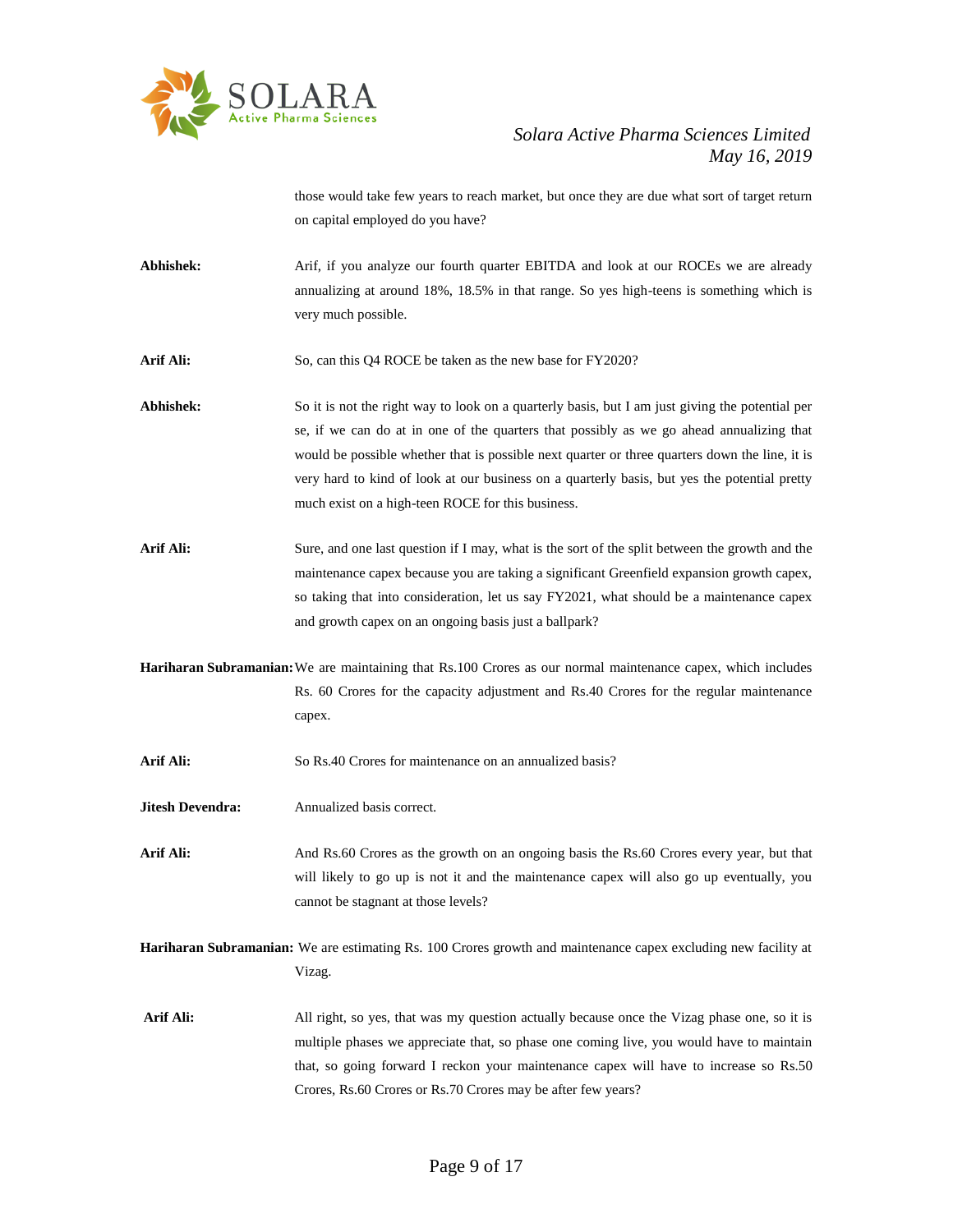

**Jitesh Devendra:** Consequently, we will have the growth in revenues. Arif Ali: Correct, that is for sure, but I am trying to understand how much free cash flow could the business be generating in let us say two to three years down the road, that is exactly what I was trying to get to? What is the free cash flow generation for FY2019 please, I might have missed that in your presentation? **Hariharan Subramanian:**Estimated free cash flow in FY19 is around Rs.90 Crores. Arif Ali: Rs.90 Crores is free cash for FY2019? **Hariharan Subramanian:**Yes. Arif Ali: Can that grow about 15%, 20% year-on-year, is that what you aim for? **Hariharan Subramanian:**We will not able to provide any guidance for the future, as Jitesh indicated. We are working towards for taking all the opportunities for the growth. **Jitesh Devendra:** But we remain positive of the opportunity Arif. We will not be able to provide any guidance. Arif Ali: That is good to hear. All the very best for FY2020. Thank you. **Moderator:** Thank you. The next question is from the line of Gargi Sharma from Sea Link Capital. Please go ahead. **Gargi Sharma:** Good afternoon. This company has been undertaking some steps to reduce third party supplier dependent side, so I just wanted to ask what is the status of one, the backward integration and even within the supplier base for the intermediates and the other raw materials, how much is the dependence on imports and what is China as a percentage of that? **Jitesh Devendra:** We import nearly 30% of our input from China and that is the status as of now. Gargi Sharma: Okay and is this like number was 30% also in the last quarter, but it is like or there any steps or have we undertaken to reduce this dependence especially in the disruption that has been seen in the last couple of years? **Jitesh Devendra:** Yes, so one of the key raw material, which we buy from China, we have already started work with some domestic sources, it is good to note that there are two domestic sources,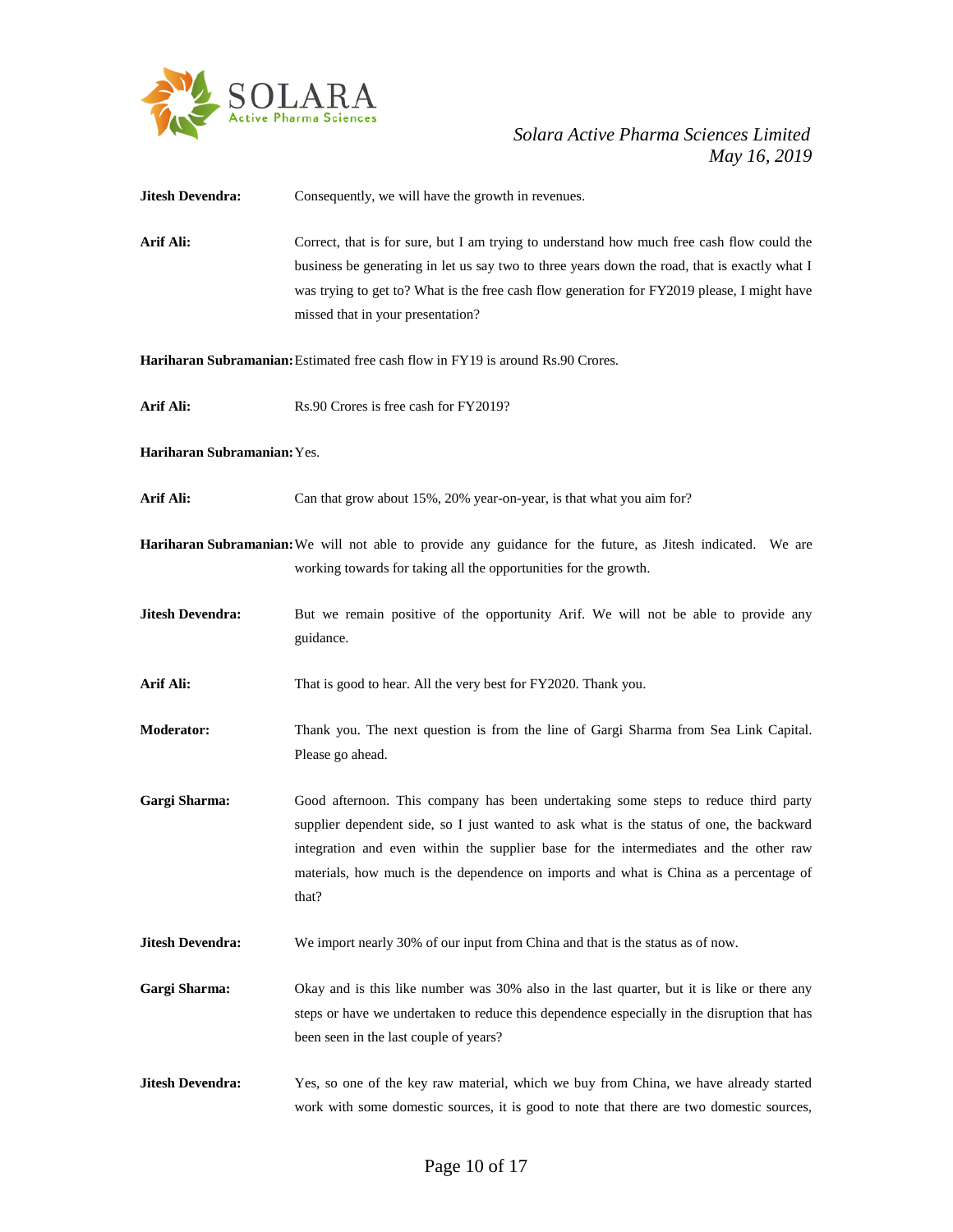

which have come up and we are in the stages of qualification, so that would reduce the dependency on China. Some of the key intermediates, we are backward integrating and using our Mysore facility we would make these key intermediates.

- Gargi Sharma: Got it, understood and just another question is on the RoW market growth, so are there any specific markets, which are like outperforming or when you see maximum potential, which can sort of beat Japan so to say?
- **Jitesh Devendra:** So, for RoW market, the significant shift what we are seeing is that even these markets are following the regulated market approach in terms of the documentation to be supplied, so it is a major shift and hence that forecast is expanding our presence even in the RoW markets.
- Gargi Sharma: Got it, any specific markets?
- **Jitesh Devendra:** Korea is one such market, which have not highlighted, and we have initiated our efforts for the China market.
- Gargi Sharma: Got it. That is all from my side. Thank you.
- **Moderator:** Thank you. The next question is from the line Ashwini Agarwal from Ashmore. Please go ahead.
- **Ashwini Agarwal:** One question, I wanted to ask was that if you look back at fiscal 2019 in hindsight or in retrospect the numbers obviously are way ahead of what we expected, I do not know what internal plans were because there is no official guidance out there, but what was the surprise elements for you, positive surprise elements if any over the last one year?
- **Jitesh Devendra:** Ashwini, one of the key levers for our EBITDA growth is on the continuous operational improvement program, so we set a certain timeline because depending on what improvements we make in the process we do not know what kind of filing strategy the customers may adopt whether it is a CBE-30 or CBE-0 or a PAS. One good thing happened was we have a better process efficiency for one of our key APIs, which was earlier than anticipated, then from a new product one out of the four new product launches we had, one new product there was stability in terms of the demand for the product. We had built into our budget volume decrease due to competition but there was continuous demand and it is continuing. So, it was all about the execution that some of the things what we planned in Q3 or in Q4 we were able to advance them to at least by one quarter.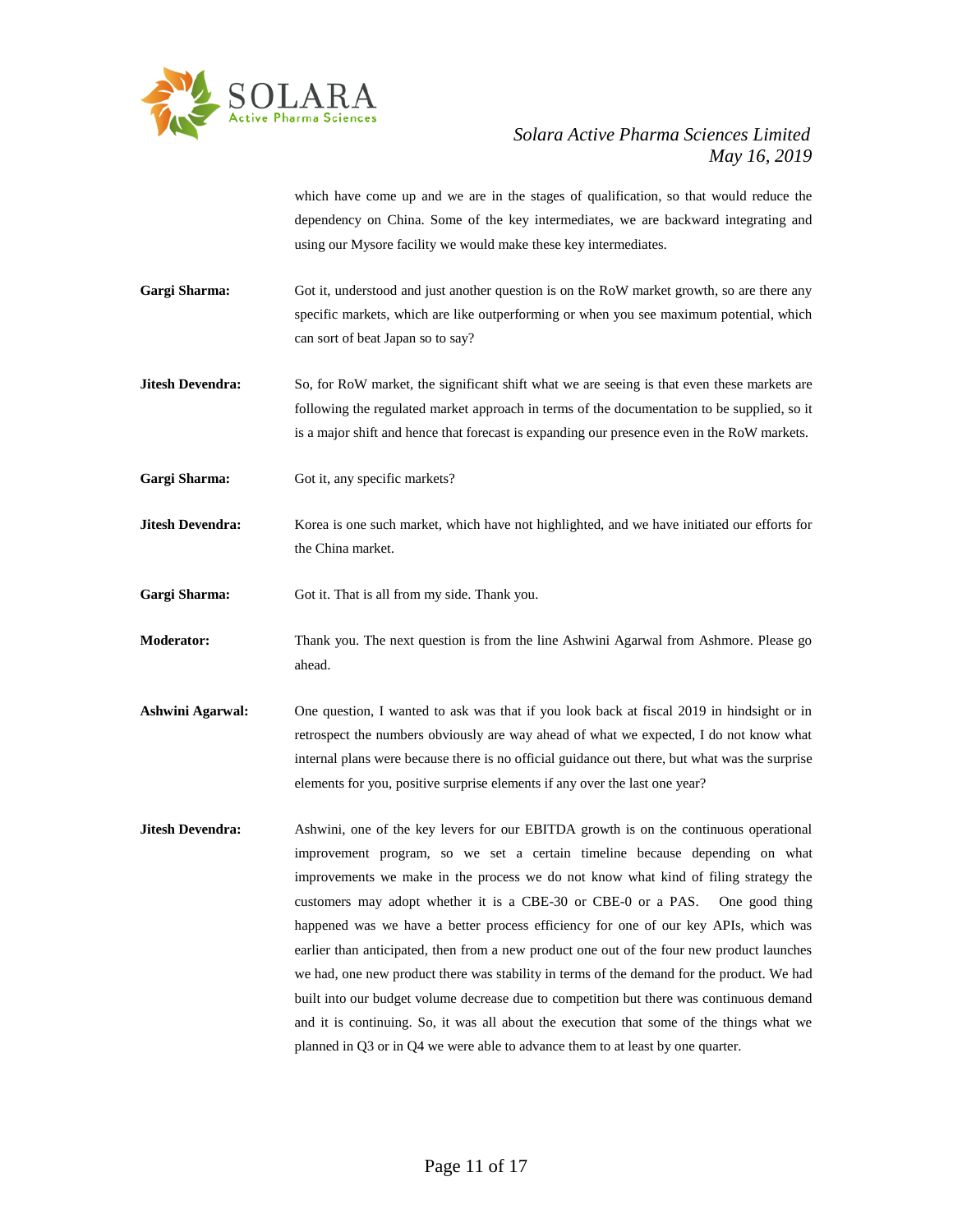

- **Ashwini Agarwal:** Is there a sort or rough benchmark, capital turnover ratio that one can think about in the kind of business that you are in?
- **Jitesh Devendra:** This is more specific to the asset turnover, right?

**Ashwini Agarwal:** Yes, asset turnover.

- **Jitesh Devendra:** As you know, the benchmark from an API point of view we look at Divis, which is at about 2% and we have increased from 1.4% to 1.6%. So we continue to relook even in terms of our product mix where our target for any product is that it has to meet the gross margin of 50%, so we are working on some of the APIs where we can do the CIP work to get to that, if not we look at replacing that with any other product which can give us those kind of gross margin.
- **Ashwini Agarwal:** Last question from my side, when you look at your top 10 or top 20 products making up 75%, 77% of your revenues, are you comfortable with that or do you think you need to reduce the concentration, how do you feel about that?
- **Jitesh Devendra:** We feel confident and comfortable with that Ashwini, given that it is not dependent on one customer right or one market, Our Products are spread out across customers and geographies.
- **Ashwini Agarwal:** Right, yes, I agree with you because the same product can be sold to multiple customers, across multiple geographies, so that gives you that diversity in your operation. I think everybody is trying to get some sort of guidance from you, if you can help in that direction that will be great.
- **Jitesh Devendra:** Thanks Ashwini, but we will avoid that right now giving the guidance because we are in a growth phase As I said we remain very optimistic about that plus we have initiated our business development efforts on the CRAMS part of it, I am very happy to say that since we have initiated our efforts we put in RFPs close to \$10 million and we are awaiting answers for them, so we remain very confident of both our current generic API business and our efforts on the CRAMs business.
- **Ashwini Agarwal:** Right and this capital infusion that is happening now and I think the warrants will convert over the 18 months from date of issue Hari is that right?

**Hariharan Subramanian:**Correct, Ashwin.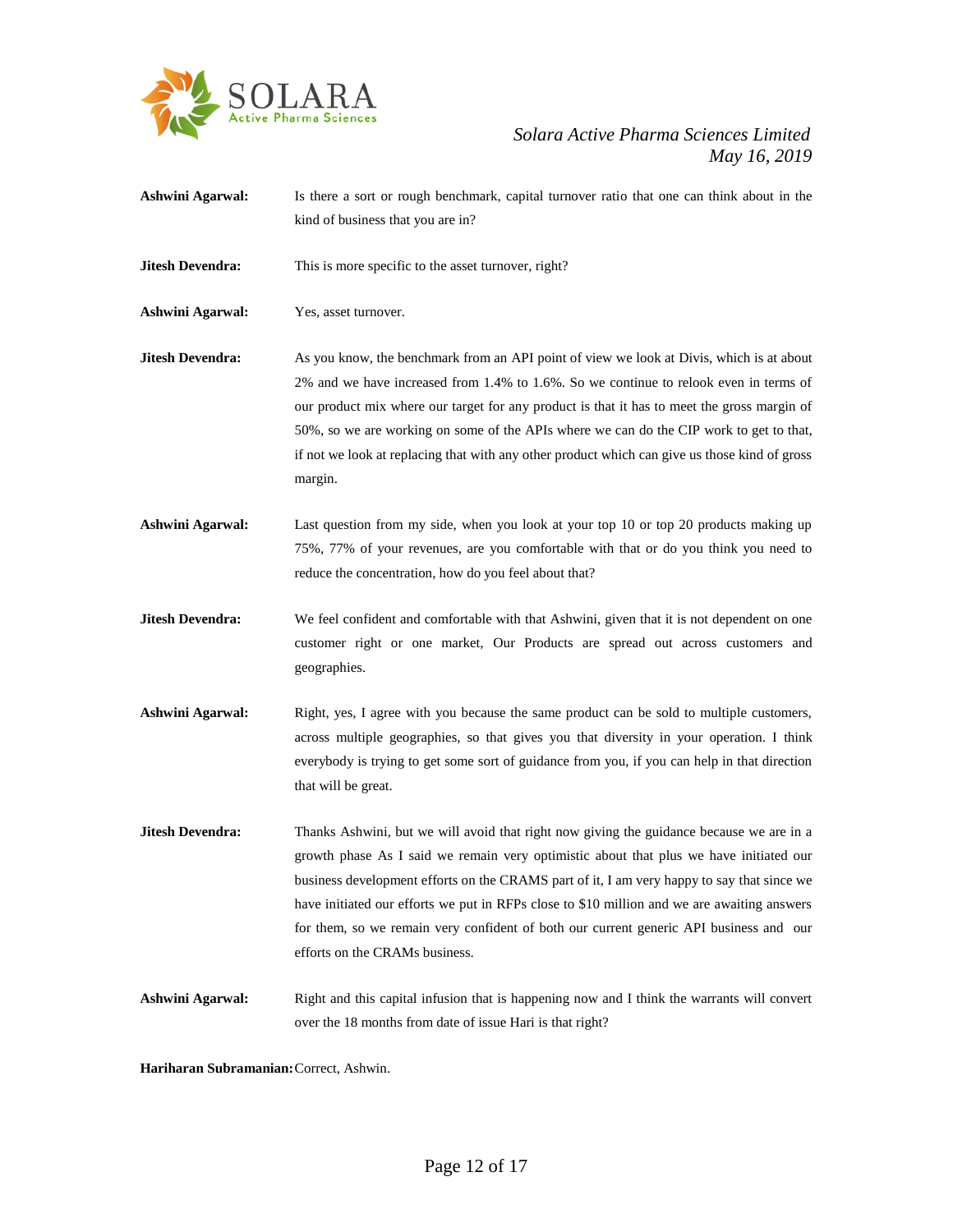

**Ashwini Agarwal:** So, this capital should see you through till the foreseeable future along with the cash flows that you are generating, so that would be a fair assessment over the next five, seven years at least?

**Hariharan Subramanian:**As of now Rs.460 Crores what warrants we have issued, we already clocked in Rs.148 Crores as of March and balance amount in tranches is expected before September 2020.

- **Ashwini Agarwal:** Yes, so after that it should become self-sustaining pretty much?
- **Jitesh Devendra:** That we must see, at this time, yes, we are looking at making significant investments in Vizag phase 1 as we have already committed to it, which is going to be the flagship site of Solara along with other sites what we have.
- **Ashwini Agarwal:** Great. Thanks. All the best. Look forward to being in touch.
- **Moderator:** Thank you. The next question is from the line of Vipul Shah from RW Equity. Please go ahead. The next question is from the line of R Narayan from NS Advisors. Please go ahead.
- **R Narayan:** My question was on the API pricing asset, given in the last quarter you have mentioned that you are not generally averse to taking price hikes and that is also I believe some of it reflected in this quarter's margin, is it something that it will follow through in terms of a lag effect that is on one part and the other is how we do see the strategy on pricing when the cycle turns around like clients would still be comfortable with the same state of prices what we have agreed upon?
- **Jitesh Devendra:** On the price increase part of view we have been very strategic rather than being very opportunistic and the pricing what we have built is we are confident is a sustainable one, wherever we had to take price increase because we have been forced to in terms of the raw material price increases what we had.
- **R Narayan:** Will it be with the prevalent price or is there more to come?

**Jitesh Devendra:** If we see further impact from the raw material price increase then yes, we will have to pass it on that as a price increase on our API.

**R Narayan:** Could you also please share more light on the CRAMS business and your capabilities, which you have highlighted in the presentation, how much of the investments will be directed towards CRAMS business and what is the kind of payback we are looking at from this segment?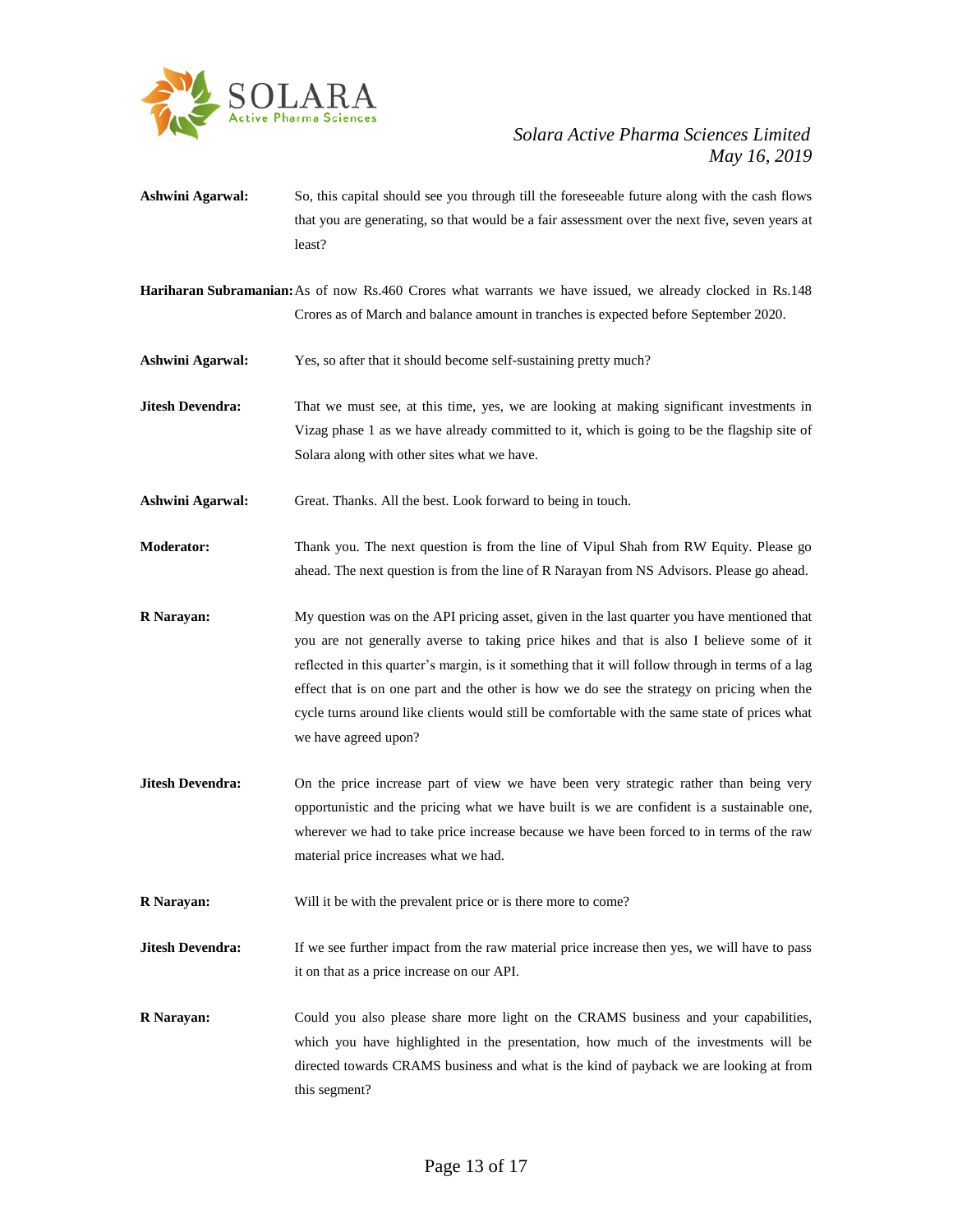

- **Jitesh Devendra:** We will not give a separate P&L on the CRAMS part of it, but today we do have legacy CRAMS business, which we have been doing, which contributes for about close to 5% of our total revenues and building on that we have been able to go and approach our existing customers as well as new customers and hence we have been able to quote on RFP's worth \$10 million. From a capacity point of view, I mean these are the existing facilities plus the facility what we are making investment in Vizag that would cater to the CRAMS requirement and as we also mentioned in one of the parts of the capital infusion by the promoters and the TPG we are looking at inorganic opportunity and that could be more towards the CRAMS area.
- **R Narayan:** So, going forward, what is ballpark range of CRAMS contribution you mentioned right now, what is the ballpark figure we could arrive at?
- **Jitesh Devendra:** May be that will go up by another 2%, but the major, we just initiated all the business development efforts, so we are just scratching the opportunity right now, once we convert those RFPs into real business and plus we had that inorganic opportunity then CRAMS would add significantly to the overall revenues of Solara.
- **Moderator:** We will move to next question from the line of Aditya Khemka from DSP BlackRock. Please go ahead.
- **Aditya Khemka:** Thanks for the opportunity. Sir I just wanted to check a couple of numbers with you, so I was looking at the net debt numbers on your presentation, so your net debt seems to have come down year over year from Rs.585 Crores to Rs.461 Crores, so in a fact a reduction of about Rs.120 Crores and you said your free cash flow was about Rs.90 Crores right for the full year of FY2019?

#### **Hariharan Subramanian:**Yes.

- **Aditya Khemka:** So, the additional Rs.30 Crores that we used to pay down debt came from infusion of warrants or money from the promoter is that correct understanding?
- **Hariharan:** We have not utilized warrant funds. We have sold one of the unit, Mahad, we had disinvested during the current year
- **Aditya Khemka:** Okay, so when I look at your balance sheet you have a cash of Rs.220 Crores as of now right, Rs.225 Crores and the net debt is netting off that cash, so the question is that in March 2019 as of end of March 2019 did you receive any money from the promoters or TPG for dilution of equity?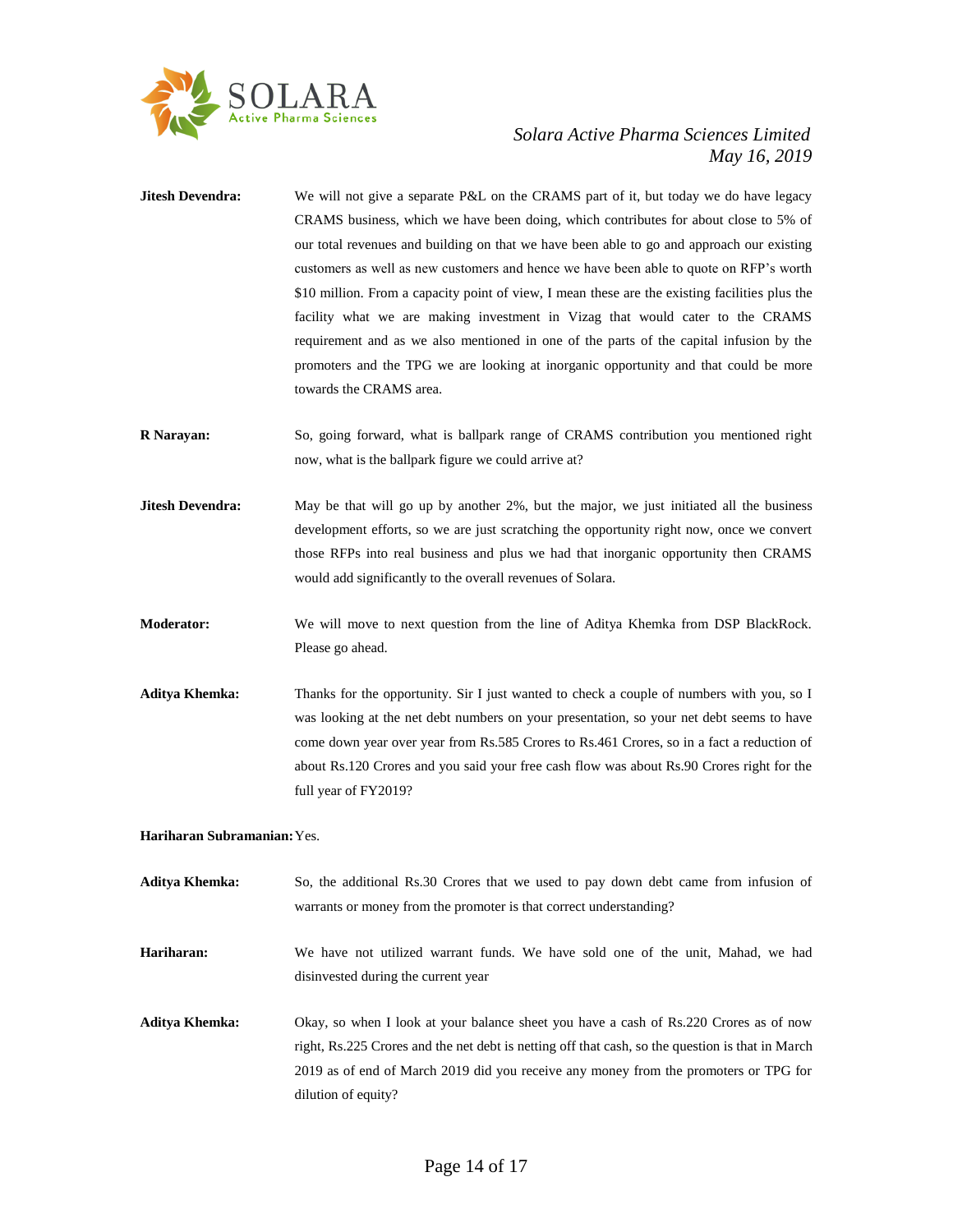

**Hariharan Subramanian:**We have received Rs.148 Crores from the promoter and TPG as of March 31, 2019.

Aditya Khemka: Right, so that is already reflected in your net debt right, so out of your Rs.90 Crores free cash flow then, you have not reduced any amount of debt, your debt has gone up if I adjust for that Rs.148 Crores?

**Hariharan Subramanian:** During FY19, we have also acquired Ambernath facility through part debt funding.

Aditya Khemka: Got it, so how much was Ambarnath acquired for?

**Hariharan Subramanian:**Rs.131 Crores.

- **Aditya Khemka:** Rs.131 Crores okay, so that covers the gap, okay and the other question I had was regarding this entire China situation, so I listened to a comment where you said that 30% of your raw materials come from China and you are looking to again sort of diversify that, but in terms of the business that you are getting and again I know this might be very, very difficult to answer, but just to get a sense as to how much of that business is coming from customers who are previously sourcing from China and are now sourcing from you?
- **Jitesh Devendra:** Yes, I would say it is very insignificant in terms of the China issues I would not think that would be the right way of putting, but yes in future we are looking at newer opportunities where as I mentioned some of the CRAMS business what we are targeting may be coming out of the issues what China is facing as well as the cost increase what China has. One of the key issues is on the advanced stage intermediates as well as the key starting materials that is also coming under the purview of all the regulatory inspections and customers would prefer that even on an advantage stage intermediate that they would from source it from a regulatory compliant facility.
- Aditya Khemka: Fair enough and what is your sense on the China issue, I mean they have been facing supply constraints now for the past two years almost and we understand that there is something around pollution, so they are relocating some capacities, in some cases, they are putting up effluent treatment plants, how long would you believe these issues would last and once these issues are over in terms of relocation or putting up of effluent treatment plants, would you believe that whatever benefit the Indian industry including yourselves are getting from the Chinese customer attrition, would that go back to China?
- **Jitesh Devendra:** Sir from a cost point of view I do not think that China would be able to get back to the levels what they were at, given that the investments what they need to make in to be environmentally compliant, but what we are definitely seeing as an opportunity is to sell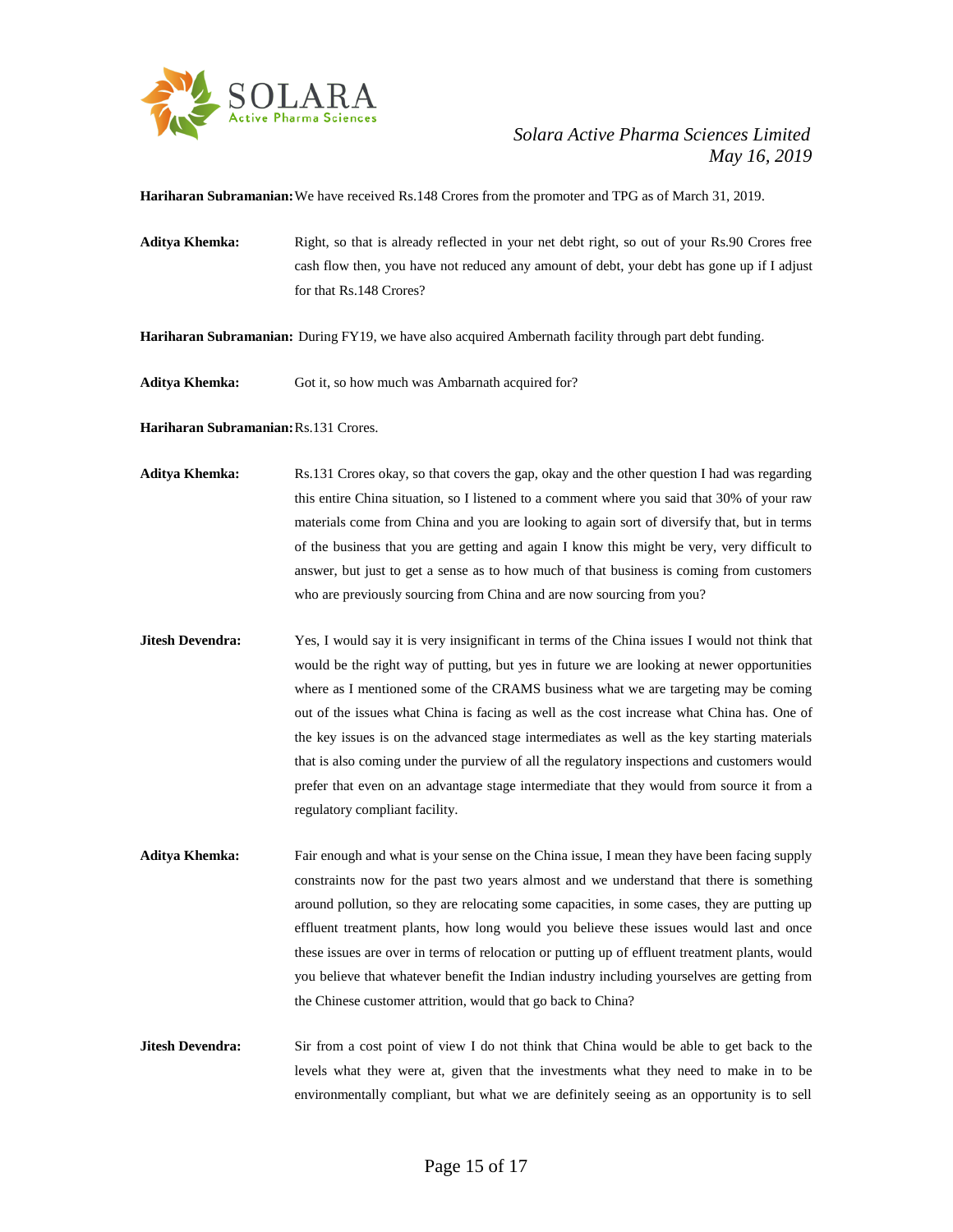

APIs into China and elsewhere we have initiated our efforts where we have also filed some of our DMF's in China.

- **Aditya Khemka:** I hear you, my question was that in your reckoning how long could it take China to sort of come back to full capacity and even with inflation in cost would you believe that their cost would now be lower than Indian APIs system or similar, I know, product to product it would be different, but at an aggregate basis in your understanding would it be lower, higher, similar where would you put it, I mean we know that earlier it was lower, so post the rectification of the issues where it would be?
- **Jitesh Devendra:** It is very subjective when China is going to come back, it is not that they would not come back, they are shifting their production also from where they are right now, to probably other places and where they can be environmentally compliant, so other than that it is very difficult to gauge as to when they will come back 100%.
- **Aditya Khemka:** No, I understand that it is difficult to guess when, my question is whenever the two the business so understand the perspective of the question. The perspective of the question is you are putting up capacity to do business that already China used to do, so my question therefore is to gauge whether the management understands how long those issues can last number one. Even if not that once the issues are resolved will the capacity that you put in continue to be utilized or will the business go back to China and that basically it depends on the cost?
- **Jitesh Devendra:** So, we are not putting up or increasing our capacities because of the China issues, so whatever capacities we have putting, including in Vizag we have a firm customer commitment on a long-term contract.
- **Aditya Khemka:** And how would you define long-term?
- **Jitesh Devendra:** Five years.
- Aditya Khemka: Thanks for your answer gentleman and have a good FY2020?
- **Jitesh Devendra:** Thank you.
- **Abhishek Singhal:** Can we take the last question please?
- **Moderator:** Sure. We will take the last question from the line of Saravanan Vishwanathan from Unifi Capital. Please go ahead.